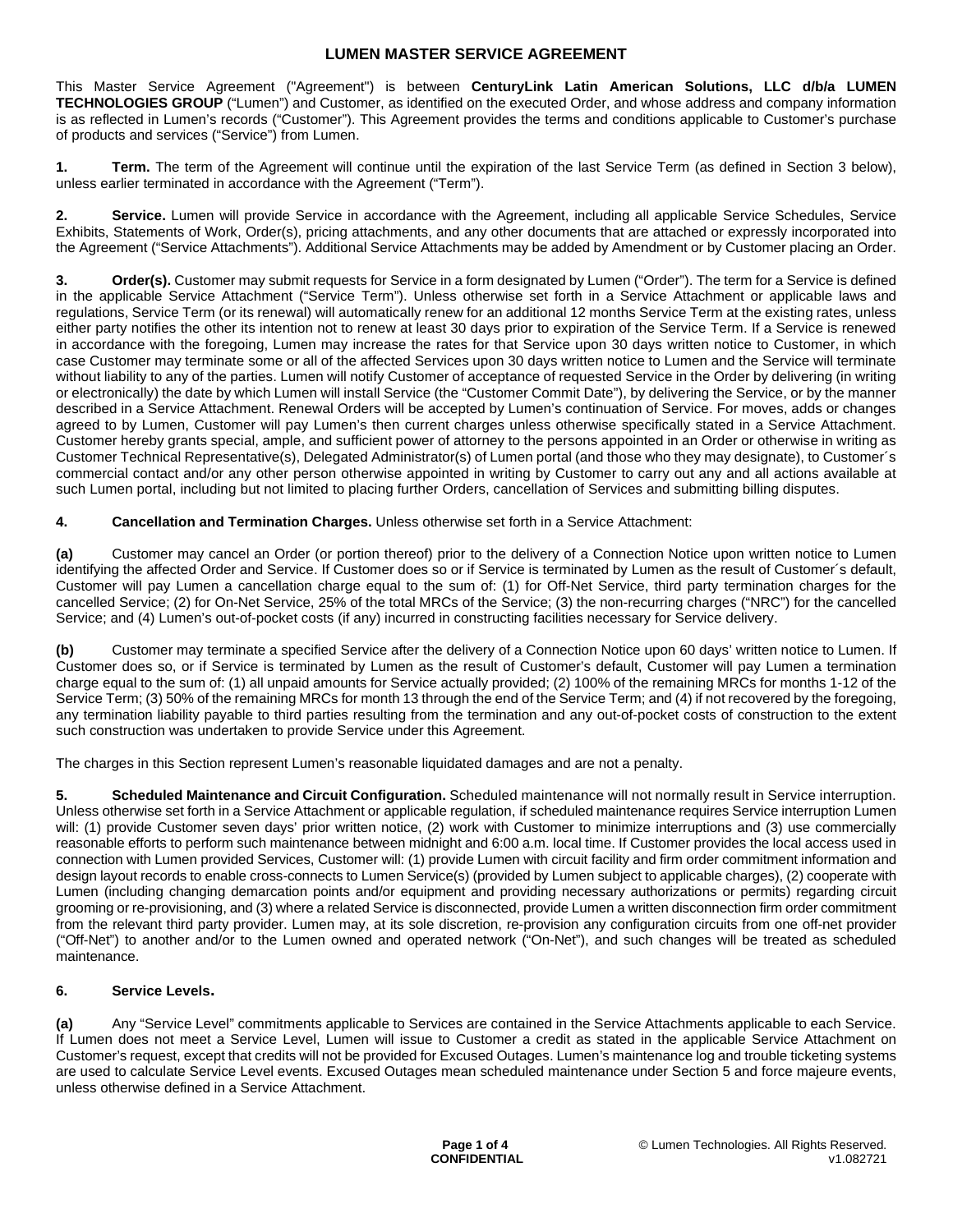**(b)** Unless otherwise set forth in a Service Attachment, to request a credit, Customer must contact Customer Service (contact information is located at [http://www.Centurylink.com/business\)](http://www.centurylink.com/business) or deliver a written request with sufficient detail to identify the affected Service. The request for credit must be made within 30 days after the end of the month in which the event occurred. Total monthly credits will not exceed the charges for the affected Service for that month. Customer's sole remedies for any nonperformance, outages. failures to deliver or defects in Service are contained in the Service Levels applicable to the affected Service.

**7. Right of Termination for Installation Delay.** Unless otherwise set forth in a Service Attachment, in lieu of installation Service Level credits, if Lumen's installation of Service is delayed for reasons exclusively attributable to Lumen by more than 30 business days beyond the Customer Commit Date, Customer may terminate the affected Service without liability upon written notice to Lumen, provided such written notice is delivered prior to Lumen delivering a Connection Notice for the affected Service. This Section will not apply where Lumen is constructing facilities to a new location not previously served by Lumen.

**8. Default.** If (a) Customer fails to make any payment when due and such failure continues for five business days after Lumen's written notice, or (b) either party fails to observe or perform any other material term of this Agreement and such failure continues for 30 days after the other party's written notice, then the non-defaulting party may: (i) terminate this Agreement and/or any Order, in whole or in part, and/or (ii) subject to Sections 9.1 (Damages Limitations) and 6 (Service Levels), pursue any remedies it may have at law or in equity.

#### **9. Liabilities and Disclaimers.**

### **9.1 Damages Limitations.**

**(a)** Neither party will be liable for any damages for lost profits, lost revenues, loss of goodwill, loss of anticipated savings, loss of data or cost of purchasing replacement services, or any indirect, incidental, special, consequential, exemplary or punitive damages arising out of the performance or failure to perform under this Agreement or any Order.

**(b)** Subject to 9.1 (a) above, unless set out otherwise in a Service Attachment, Lumen's total aggregate liability in respect of any and all claims, losses or damages during the Term of the Agreement, whether in contract, law or otherwise, under or in connection with this Agreement will in no event exceed 100% of all charges paid or payable during the 12 month period immediately prior to which the relevant claim arises.

**9.2 Disclaimer of Warranties.** LUMEN MAKES NO WARRANTIES OR REPRESENTATIONS, EXPRESS OR IMPLIED, EITHER IN FACT OR BY OPERATION OF LAW, STATUTORY OR OTHERWISE, INCLUDING WARRANTIES OF MERCHANTABILITY OR FITNESS FOR A PARTICULAR USE, EXCEPT THOSE EXPRESSLY SET FORTH IN THIS AGREEMENT OR ANY APPLICABLE SERVICE ATTACHMENT.

#### **10. Billing and Payment.**

**10.1 Commencement of Billing.** Unless otherwise set forth in a Service Attachment, Lumen will deliver written or electronic notice (a "Connection Notice") to Customer when Service is installed, at which time billing will commence ("Service Commencement Date"). If Customer notifies Lumen within 5 days after delivery of the Connection Notice that Service is not functioning properly, Lumen will correct any deficiencies and, upon Customer's request, credit Customer's account in the amount of 1/30 of the applicable monthly recurring charge ("MRC") for each day the Service did not function properly. If Lumen cannot complete installation due to Customer delay or inaction, Lumen may begin charging Customer for the Service, and Customer will pay such charges.

**10.2 Payment of Invoices and Disputes.** Charges are in USD and must be paid in in such currency. Subject to applicable laws, invoices may be issued electronically, are delivered or made available monthly (if electronic, by e-mail or through Lumen portal) and due 20 days after the invoice date. Lumen will only include a Customer purchase order number in invoices if Customer informs such requirements in writing at least 15 days before the commencement of the month in which Service will be rendered. Fixed charges are billed in advance and usage-based charges are billed in arrears. Customer's payments to Lumen must be made via wire transfer or any Lumen approved payment process, as communicated to Customer. Costumer must inform the invoice number for which payment is made by sending an e-mail to the following address: at the time of payment. Otherwise, Lumen will register the payment against interests first and then outstanding invoices in chronological order. Lumen may charge administrative fees where Customer's payment and invoice preferences deviate from Lumen's standard practices (e.g. if Customer requests hard copies of invoices). Customer is responsible for all applicable bank fees or charges (which will be grossed up). Past due amounts, bear interest at 1.5% per month or the highest rate allowed by law (whichever is less) and allows Lumen to suspend the Service after giving notice to Customer (by e-mail or otherwise). Lumen may charge Customer reasonable attorneys' fees and any third-party collection costs Lumen incurs in collecting such amounts. Customer is responsible for all charges regarding the Service, even if incurred as the result of unauthorized use. If Customer reasonably disputes an invoice, Customer must pay the undisputed amount and submit notice of the disputed amount (with details of the nature of the dispute and the Services and invoice(s) disputed). Disputes must be submitted via Lumen portal within 90 days from the date of the invoice. If Lumen determines in good faith that a disputed charge was billed correctly, Customer must pay such amounts within 10 days after Lumen provides notice of such determination. Customer may not offset disputed amounts from one invoice against payments due on the same or another account.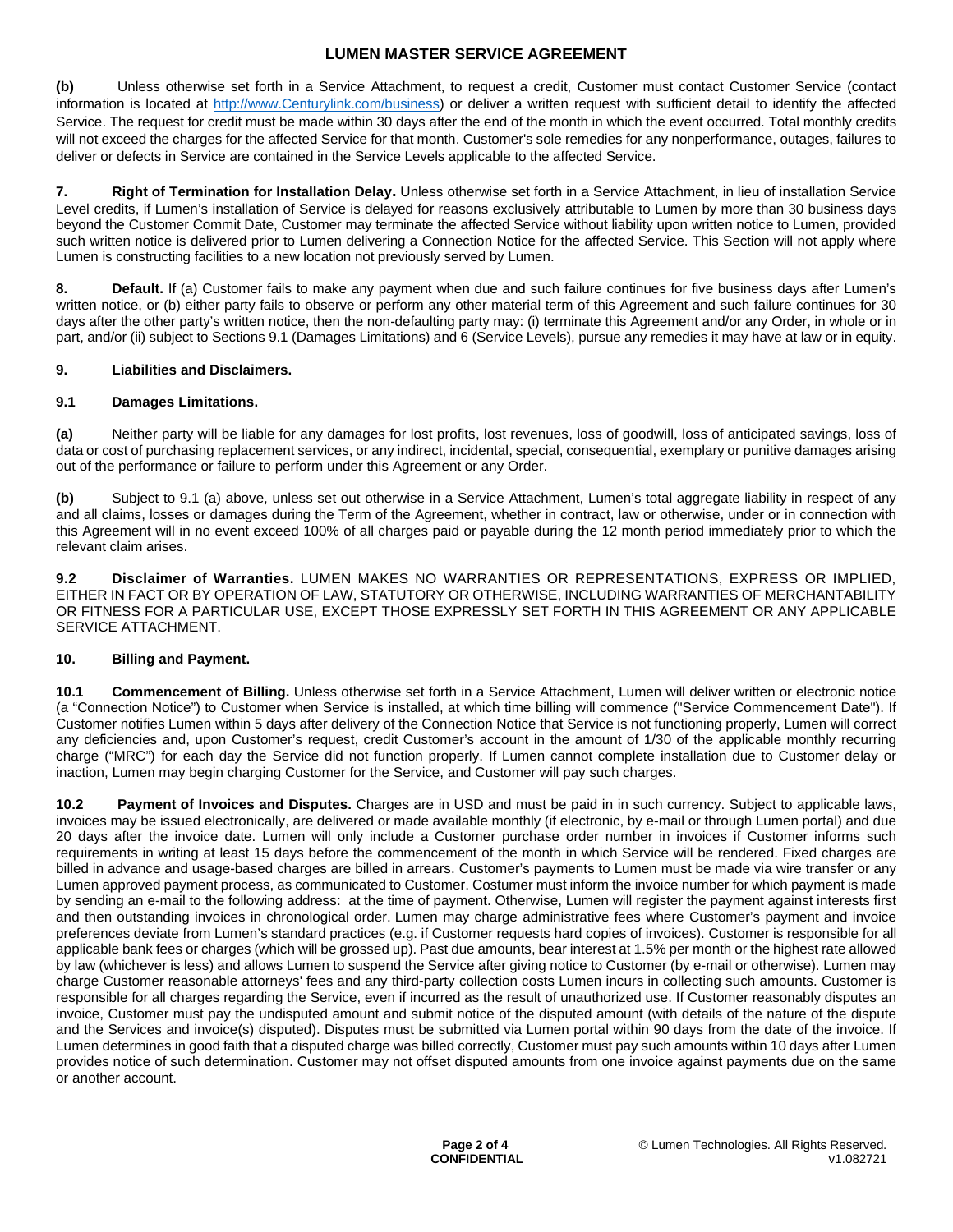**10.3 Taxes and Fees.** Customer is responsible for all taxes and fees arising in any jurisdiction imposed on Customer, Lumen, or a Lumen affiliate incident to the provision, sale or use of Service. This includes as well as national, provincial and municipal fees and contributions that may originate as a consequence of the installation, sale, use or operation of any type of Permanent Fixtures (as defined in Section 11), value added, consumption, sales, use, gross receipts, withholding, excise, ad valorem, franchise or other taxes, fees, duties or surcharges (e.g., regulatory and emergency service call surcharges), along with similar charges stated in a Service Attachment (collectively "Taxes and Fees"). This does not include taxes based on Lumen's net income. Some Taxes and Fees, and costs of administering them, are recovered through a percentage surcharge(s) on the charges for Service. If Customer is required by law to make any deduction or withholding of withholding Taxes from any payment due under this Agreement to Lumen, then Customer must increase the gross amount payable so that, after any deduction or withholding for such withholding Taxes, the net amount paid to Lumen will not be less than Lumen would have received had no such deduction or withholding been required. Charges for Service are exclusive of Taxes and Fees. Customer may present Lumen with an exemption certificate that eliminates Lumen's obligation to pay certain Taxes and Fees. The exemption will apply prospectively.

**10.4 Credit Approval and Deposits.** Customer will provide Lumen with credit information as requested. Lumen may require Customer to make a deposit as a condition of Lumen's acceptance of any Order or continuation of: (a) usage-based Services; or (b) nonusage based Service where Customer fails to timely pay Lumen or Lumen reasonably determines that Customer has had an adverse change in financial condition. Deposits will not exceed two months' estimated charges for Service and are due upon Lumen's written request. When Service is discontinued, the deposit will be credited to Customer's account and the balance refunded.

# **10.5 Regulatory and Legal Changes; Sanctions.**

**(a)** If any changes in applicable law, regulation, rule or order materially affect delivery of Service, the parties will negotiate appropriate changes to this Agreement. If the parties cannot reach agreement within 30 days after Lumen's notice requesting renegotiation, Lumen may, on a prospective basis after such 30-day period, pass any increased delivery costs on to Customer. If Lumen does so, Customer may terminate the affected Service on notice to Lumen delivered within 30 days of the cost increase taking effect.

**(b)** If any type of economic, trade or other governmental or transnational sanctions that applies to the performance of Lumen´s obligations under this Agreement or to Customer's use or permitted resale of a Services, Lumen may immediately terminate the affected Service without liability, upon written notice to Customer.

**11. Customer Premises; Title to Equipment.** If access to non-Lumen facilities is required for the installation, maintenance, grooming, movement, upgrade and/or removal of Lumen network or equipment, Customer will, at its expense: (a) secure such right of access and (b) arrange for the provision and maintenance of power and heating, ventilation, and air conditioning as needed for the proper operation of such equipment and network. Title to Lumen-provided equipment (including software) remains with Lumen, except for selfsupported structures, posts or masts or any other type of element that physically support equipment installed by Lumen upon request of Customer which are considered a permanent fixture and therefore Customer´s (or the applicable third party) sole property at all times ("Permanent Fixtures"). Customer will not create or permit to be created any encumbrances on Lumen-provided equipment and unless otherwise provided in a Service Attachment, will promptly return any such equipment upon termination of Services.

**12. Acceptable Use Policy and Privacy Policy.** Customer must comply with the Acceptable Use Policy ("AUP") available at https://www.centurylink.com/aboutus/legal/acceptable-use-policy.html, for Services purchased under this Agreement. Lumen may reasonably modify this policy to ensure compliance with applicable laws and regulations and to protect Lumen's network and customers. If Customer will use the Services to process personal data subject to privacy or data protection law that requires specific terms in place with service providers, Customer is responsible for requesting such terms from Lumen.

**13. International Services.** For Services provided in other countries, Customer or its local affiliate may be required to enter into a separate local country addendum/agreement (as approved by local authorities, if applicable) ( "LCA") with the respective Lumen affiliate that provides the local Service(s). Such Lumen affiliate will invoice Customer or its local affiliate for the respective local Service(s).

# **14. General Terms.**

**14.1 Force Majeure.** Neither party will be liable, nor will any credit allowance or other remedy be extended, for any failure of performance or equipment due to causes beyond such party's reasonable control ("force majeure event"), including – without limitation – subsea cables cuts or damage and/or any occasional satellite orbit pull-outs outside of Lumen's control.

**14.2 Assignment and Resale.** Neither party may assign its rights or obligations under this Agreement or any Service Attachment without the prior written consent of the other party, which will not be unreasonably withheld. However, either party may assign its rights and obligations under this Agreement or any Order without the consent of the other party: (1) to any subsidiary, parent, or affiliate that controls, is controlled by, or is under common control with that party; (2) pursuant to the sale or transfer of substantially all of the business or relevant assets of that party; or (3) pursuant to any financing, merger, or reorganization of that party. This Agreement and all Service Attachments will apply to any permitted transferees or assignees. Any assignee of Customer must have a financial standing and creditworthiness equal to or better than Customer's. Unless otherwise set forth in a Service Attachment, Customer may provide Service to third parties or use the Services in connection with goods or services provided by Customer to third parties ("Customer Provided Services"). Customer will indemnify, defend and hold Lumen and its affiliates harmless from any claims arising from or related to any